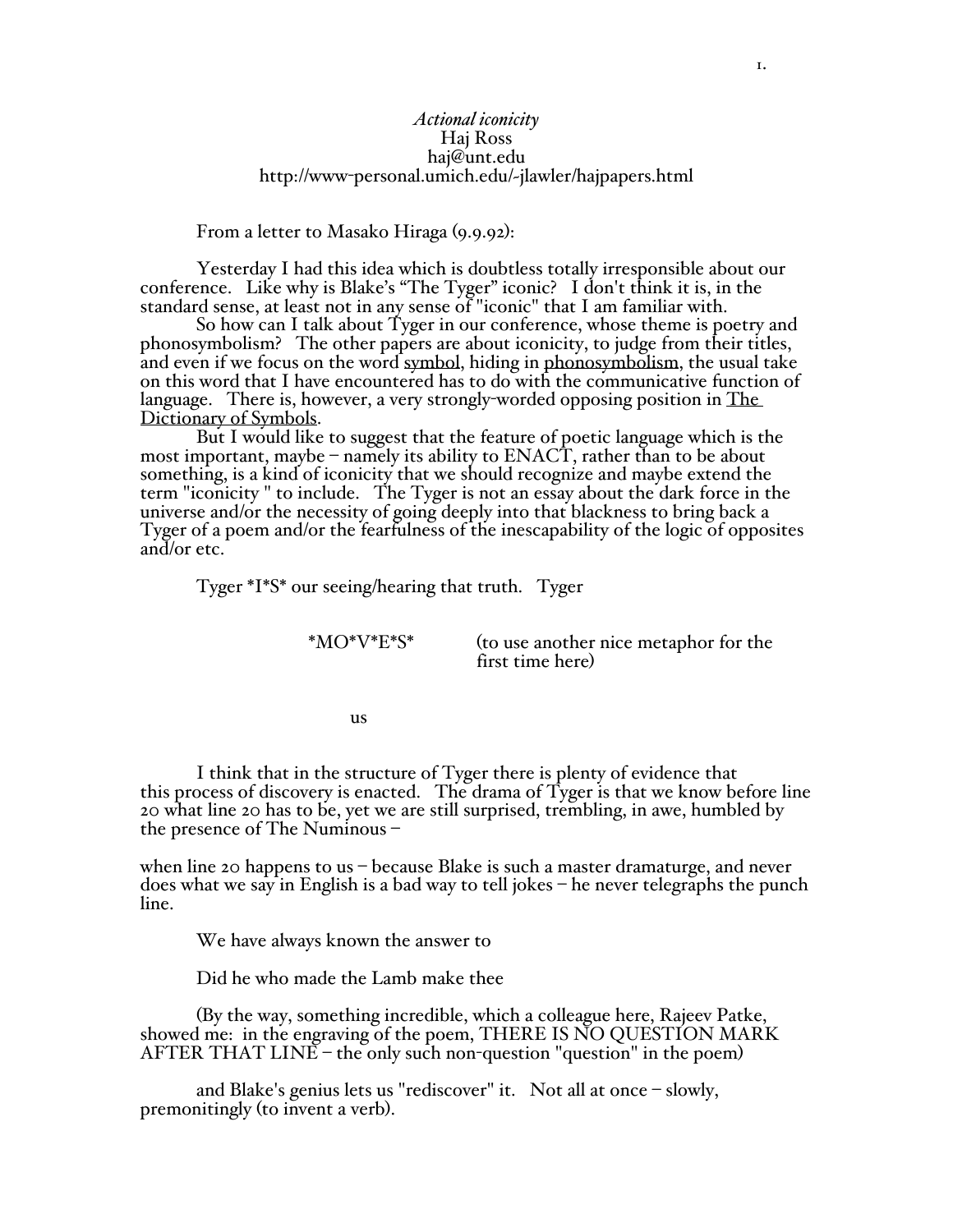Imagine how awful a poem it would have been if Blake had put that line between each of the verses.

 Well – what do you think? Is that a kind of iconicity too? The structuring of a poem in such a way that it Does what it Says?

From a letter to Pete Becker:

That was the first wording of the following question – since the crucial question for a poem is not what it's about, but  $H\tilde{O}\tilde{W}$  it goes about being about it, I was thinking that we should have a different kind of notion of iconicity than the standard one, which after all is kind of linked to the communicative function of language, no? I mean, what I have understood is that iconic language COMMUNICATES in a different way, using some kind of similarity. But not that MOVES us in a different way. Maybe they are the same thing.

 But see, I am thinking along these lines: what happens when a poem is made, I think, is that the poet goes into a trance, sorta, goes to a place where there is no space and time, no separation between subject and object, etc., becomes one with the universe, etc., – all the standard good stuff. "There," she or he sees/feels something which is poemable, and "comes 'back'"" and writes some words

## WHICH ARE "ICONIC" IN THIS NEW SENSE THAT I AM LOOK-ING FOR A WAY TO TALK ABOUT.

 That is, these words, by their very structure TRANSPORT US to "the same" place, or to a "Place" which is pretty close to where the poem was born. Some of the structures which I have seen again and again in poems are sort of hallmarks of that cosmic place, which is also THE place which we visit in meditation, or with the help of friendly plants, etc.

 Like what hallmarks? Fusion of subject and object, lack of sequentiality (which for instance, poems "say" by having sequences of sounds or other items in the order AB tao or coevoke sequences in the order BA. This "says" (but MORE-THAN-ICONICALLY, in this new sense that I'm groping towards),

you are there

Dear Reader: "Here" we are in Cosmicland, no space, no time, no separation, no "you" and "me," just us being God together.

 I find myself always getting irritated when I say or hear "this poem is about ..." That seems such a trivial take on a poem. Sure, Prufrock is "about" feeling your age, about a man growing old. But its permanence is because it **takes** you there. You grow old with not only Eliot, with anyone whose life has been measured out with coffee spoons.

 For me. a poem is like a ticket to a funhouse, to a rollercoaster ride, to a funeral, like a sacred mushroom. Tyger is not "about" the coevocation of opposites, it's not an essay [though of course, it comes out of a philosophy, has necessary philosophical underpinnings], and we know better about how to talk about aboutnesses than about doesnesses. So a lot of criticism is about aboutness.